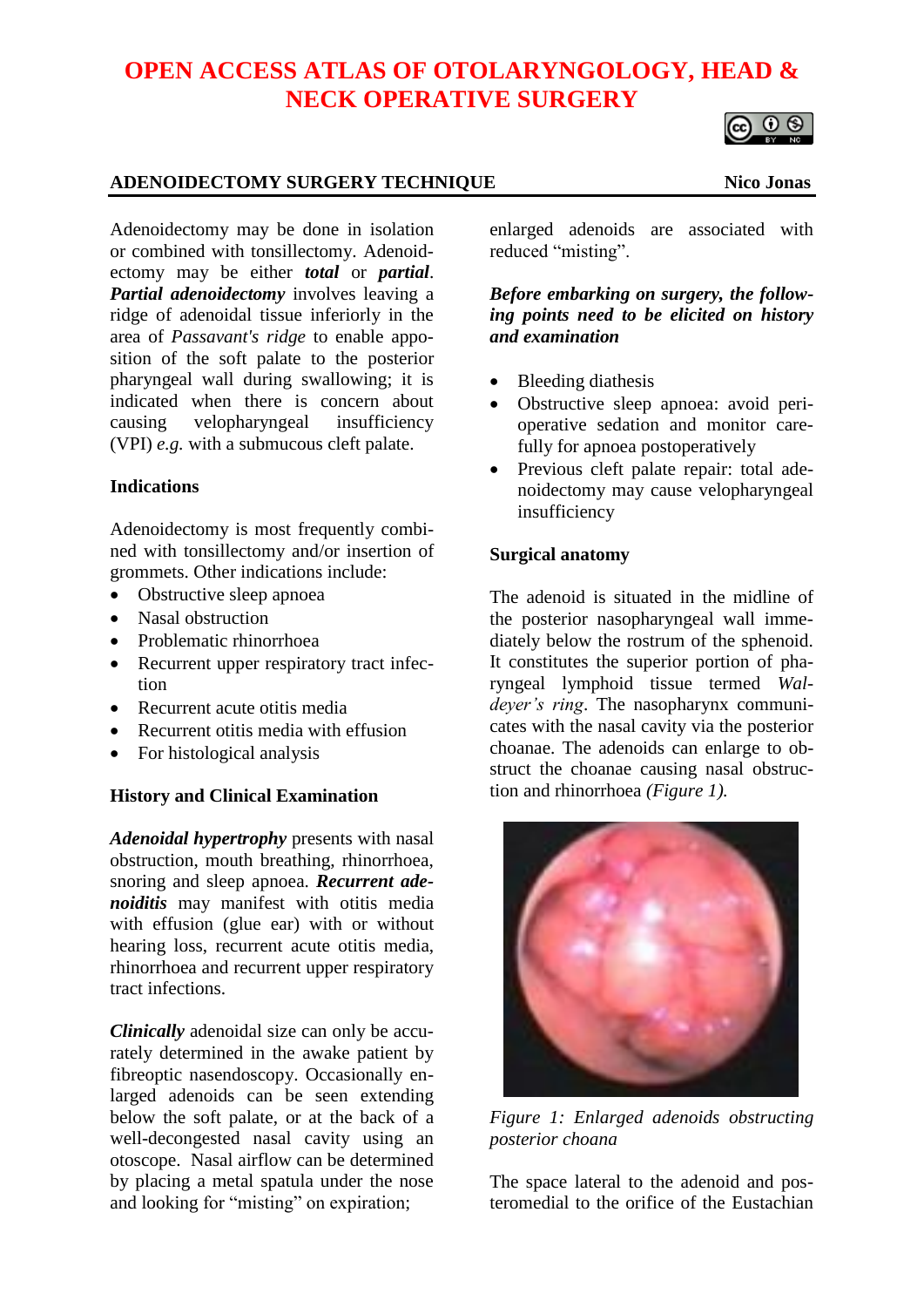tube is termed the *fossa of Rosenmüller*. *Gerlach's tonsil* refers to a collection of lymphoid tissue located within the lip of the *fossa of Rosenmüller* and can extend into the Eustachian tube. Inferiorly, the adenoids abut the upper margin of the superior constrictor or *Passavant's ridge (Figure 2).*



*Figure 2: View from below of adenoids extending superiorly from Passavant's ridge (broken yellow line)*

The *arterial blood supply* to the adenoid arises from branches of the external carotid artery *i.e.* ascending pharyngeal, ascending palatine, pharyngeal branch of maxillary artery, sphenopalatine, and artery of the pterygoid canal. *Venous drainage* is to the facial and internal jugular systems. *Sensory innervation* is provided by the glossopharyngeal (IX) and vagus (X) nerves; this explains the referred pain that patients experience to the ear and throat with adenoid infection and following adenoidectomy.

#### **Grading of adenoidal size**

The percentage of choanal obstruction is often used to grade the size of adenoids *(Table 1)*. This is best achieved by flexible nasendoscopy in an awake patient (if possible) or with a dental mirror placed in the postnasal space in an anaesthetised patient.

| Grade | Choanal obstruction |
|-------|---------------------|
|       | < 1/3               |
|       | $1/3 - 2/3$         |
|       | $2/3 - 3/3$         |

| Table 1: Grading system for adenoid size |  |  |  |  |  |  |
|------------------------------------------|--|--|--|--|--|--|
|------------------------------------------|--|--|--|--|--|--|

#### **Surgical equipment**

An adenoid curette and/or suction diathermy are commonly used to perform adenoidectomy. Advantages of suction diathermy include targeted, directed removal of the adenoids avoiding injury to adjacent structures, clearing choanal adenoidal tissue and haemostasis. *Figures 3-5* illustrate the equipment required to perform adenoidectomy with a curette and with suction diathermy.



*Figure 3: Instruments used to perform curette adenoidectomy: curettes, Boyle-Davis gag and tonsil swabs*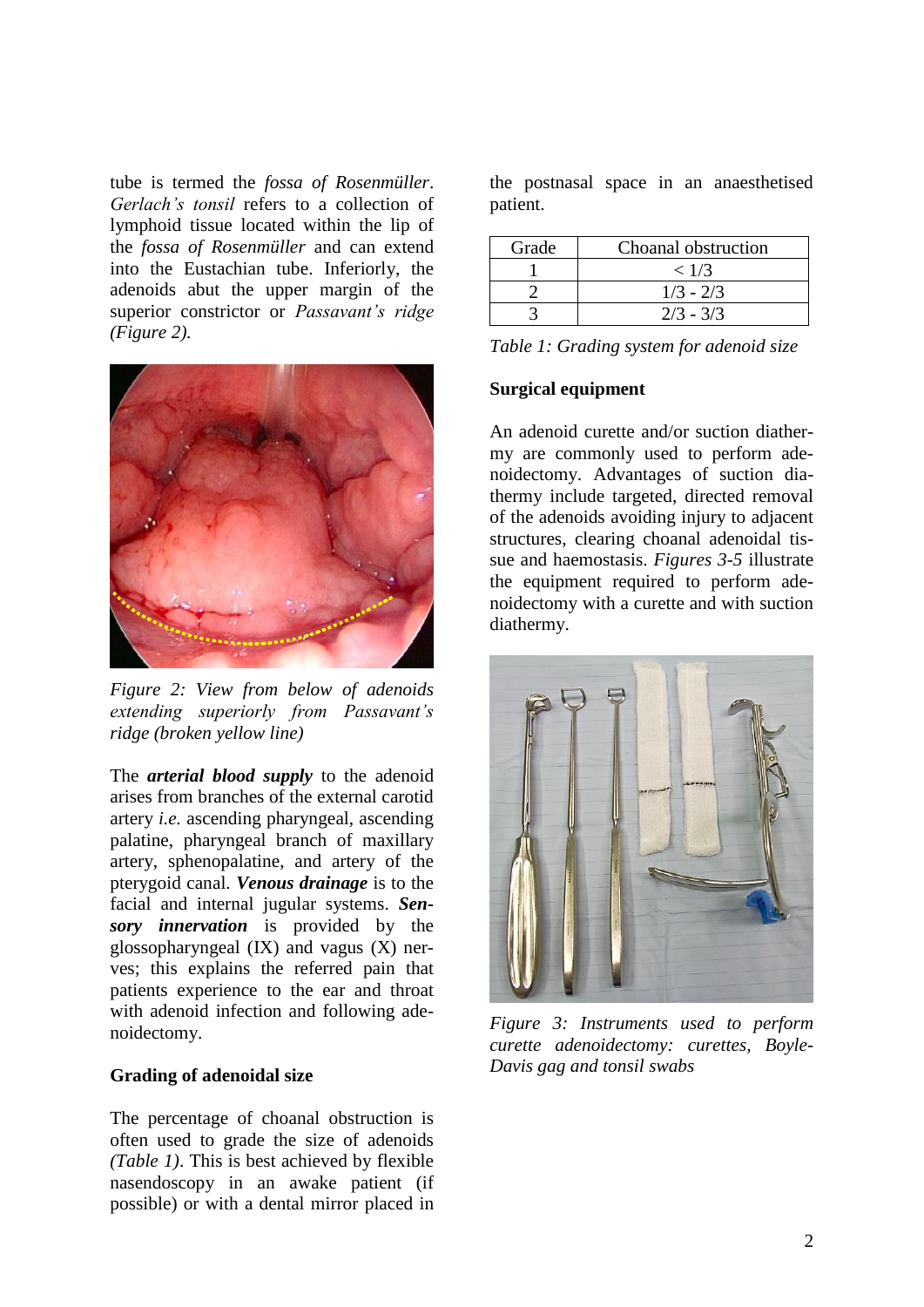

*Figure 4: Instruments used to perform adenoidectomy with suction diathermy: monopolar suction diathermy, Boyle-Davis gag, dental mirror, Burkitt straight forceps and suction catheter*



*Figure 5: Drafton rods are used to suspend the Boyle Davis gag and stabilize the head*

### **Preliminary steps**

- General anaesthesia with endotracheal intubation using an angled tube or with a laryngeal mask
- Patient is positioned supine with a shoulder roll to achieve extension of the neck
- A *Boyle Davis mouth gag* is inserted; ensure that the ventilation tube and tongue are in the midline *(Figures 3, 4, 6)*
- Open the gag to expose the oropharynx
- Stabilise the patient's head in the desired position by inserting *Drafton suspension rods (Figure 6)*
- To improve the view of the nasopharynx, insert a nasal catheter in one/both nostrils and bring it out through the mouth; secure both ends with an artery clip to retract the soft palate anteriorly *(Figure 7)*



*Figure 6: Boyle Davis gag in place suspended and held in place with Drafton rods*



*Figure 7: Note the nasal catheter retracting soft palate anteriorly*

- Assess the size of the adenoids and exclude an aberrant or dehiscent internal carotid artery by examining the nasopharynx with a dental mirror and / or by digital palpation
- Palpate the palate to exclude an occult submucous cleft palate; proceeding with adenoidectomy in such cases can cause *rhinolalia aperta*

#### **Curette Adenoidectomy**

Use the largest adenoidectomy curette that will engage the adenoids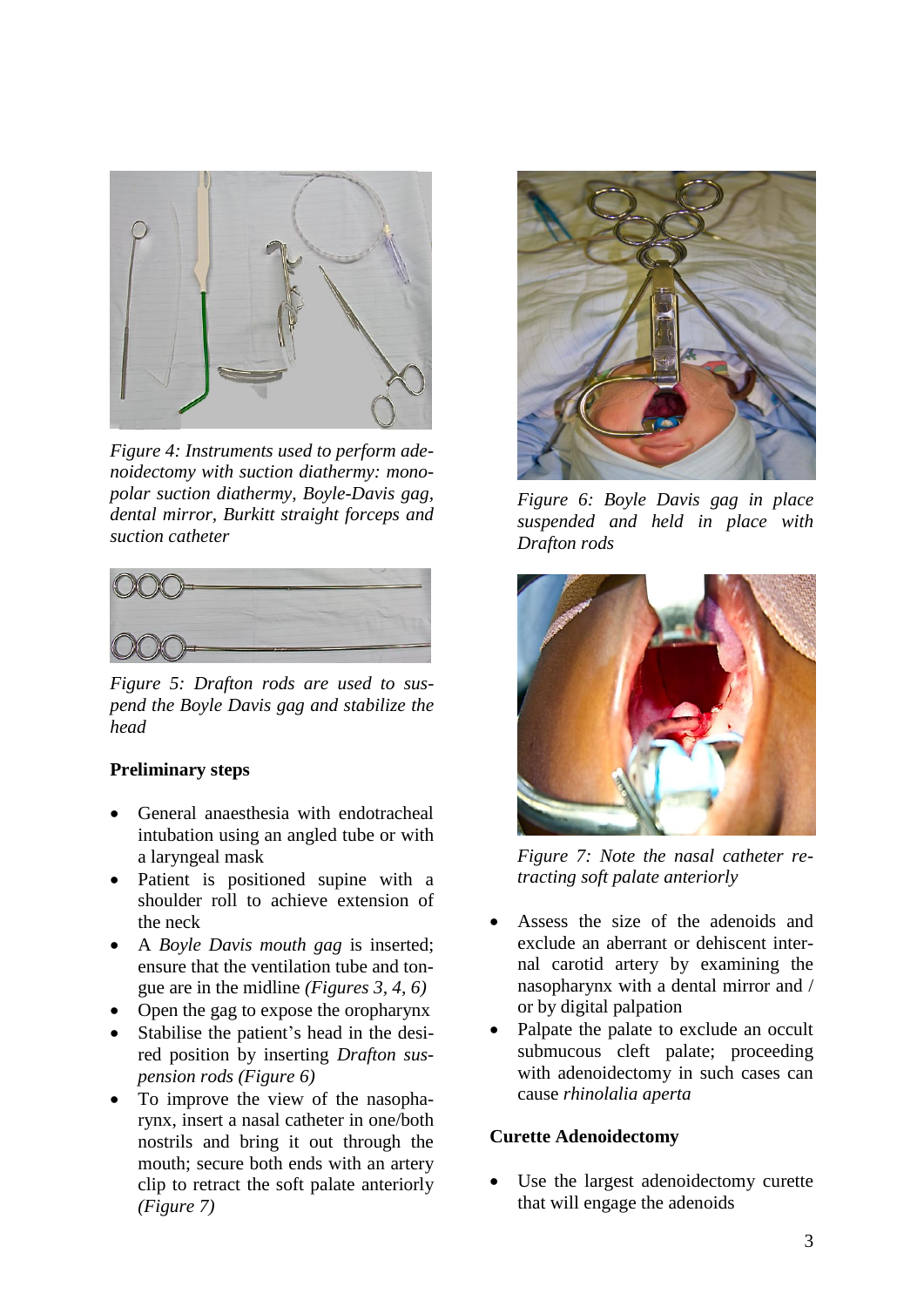- Using a dental mirror aids the surgeon to place the curette under direct vision
- Stabilise the head with the non-dominant hand
- Remove the adenoids with a single firm scraping motion from superiorly to inferiorly
- Inspect the adenoid bed to assess whether removal is complete; if not, repeat the process until complete removal has been achieved
- Place swabs/sponges in the postnasal space while continuing with the tonsillectomy if indicated
- Remove the swabs after a few minutes
- Confirm haemostasis by inspecting the nasopharynx with a mirror
- Haemostasis can be achieved by using monopolar suction diathermy; it is absolutely essential that there is complete haemostasis
- Remove all clots from the nose and nasopharynx with a suction catheter passed through the nose
- Document in the operation notes that haemostasis has been achieved and clots cleared

## **Suction Diathermy Adenoidectomy**

- Bend the tip of the suction diathermy to 90 degrees with the introducer still in place to prevent kinking and occlusion of the lumen *(Figure 8)*
- Remove the introducer and connect continuous suction
- Set the monopolar diathermy at 38 **Watts**
- With a mirror held in the non-dominant hand, pass the suction diathermy behind the palate
- Using a combination of sweeping motions and localised "spot welding", remove or ablate the adenoids under direct vision until a clear view of the posterior choanae is obtained *(Figure 9)*



*Figure 8: The suction diathermy tip is bent to 90 degrees with the introducer in place to prevent complete occlusion of the lumen at the bend*



*Figure 9: Suction diathermy adenoidectomy under direct vision using a mirror in the postnasal space.*

### **Postoperative Care**

Adenoidectomy is commonly performed as a day case procedure. Paracetamol is usually sufficient to control postoperative pain. If suction diathermy was used, broad